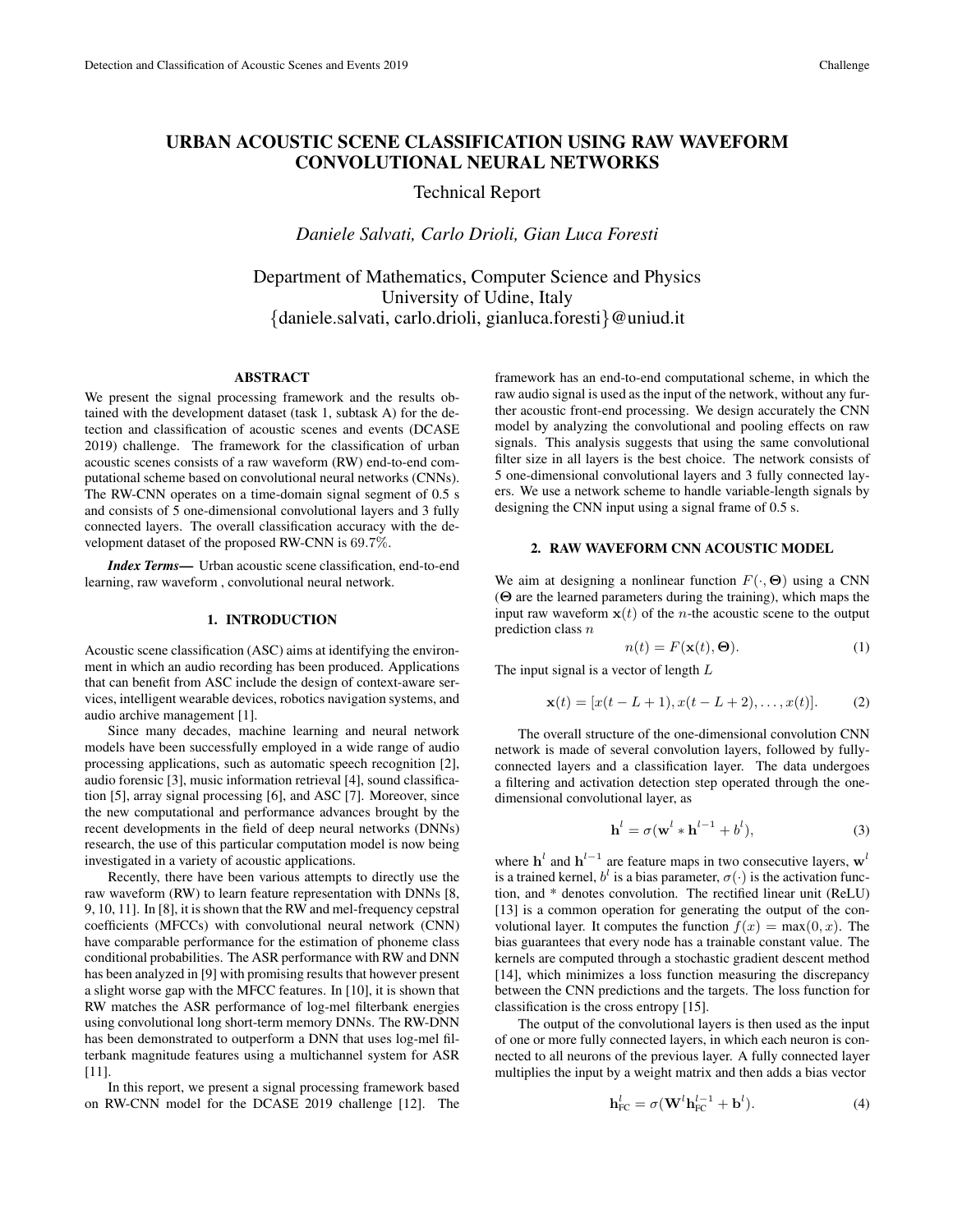To operate a dimensionality reduction and yield more robust features, a pooling layer following the ReLU layer is typically used with an averaging or maximizing operation with respect to the dimension of the feature [16]. The pooling operation, which performs a downsampling of the data, consists in dividing the input into pooling regions and computing the average or the maximum of each region. Another operation that is commonly used in CNNs to prevent overfitting is the dropout [17], which randomly sets input elements to zero with a given probability. To speed up the training of CNNs and reduce the sensitivity to network initialization, the batch normalization is used to normalize the data across a mini-batch, back-propagating the gradients through the normalization parameters [18]. The activation function used in classification layer is the softmax function [19].

The features extraction operation from the raw waveform consists mainly of two processes: convolution and max (or average) pooling. It is interesting to underline the effect of these operations on a time-domain audio signal. First, the convolution theorem states that the Fourier transform of a convolution of two signals is the point-wise product of their Fourier transforms. The convolution, which is typically computed with small kernel size, computes a filter transformation of the input with low frequency resolution. For example, assuming a sampling rate of 48 kHz and a kernel size of 32, the frequency resolution will be 1500 Hz. In this case, through the optimization algorithm, the kernel learns to emphasize the input data on 16 sub-bands with resolution of 1500 Hz. The max pooling performs down-sampling. Considering an operation with size 2 and stride 2, an input of length  $L$  will be  $L/2$  after the pooling. Basically, a sub-sampling is computed reducing the sampling frequency by half. If the sampling rate is 48 kHz, it will be 24 kHz after the pooling. We can note that this operation introduces aliasing in the transformed signal. The aliasing frequency components are not lost, but they are projected in the spectrum as aliasing frequencies. After successive convolutional and pooling layers, the audio signal is again filtered and down-sampled. This results in an effective features extraction operation. The convolution emphasizes frequency components of the input with few sub-bands, and the pooling reduces the input size without loss of information since high frequency components are projected as aliasing frequencies in the spectrum. A small filtered version of the audio input will be more robust for the neural network processing if it represents the input with essential characteristics. For this reason, it is particularity important to appropriately set the kernel size taking into account that the pooling operation has to reduce and to filter the input size preserving prominent frequency components.

#### **3. ACOUSTIC SCENE CLASSIFICATION**

We use a network scheme suitable for handling variable-length signals by designing the CNN input using a short signal frame L. This strategy makes the network flexible for the audio segment to analyze due to the frame setting.

The ASC based on the raw waveform CNN acoustic model is computed using a segment of the signal composed of  $B$  frames of length L. The sequence of input vectors is  $x(t + bR)$ ,  $b =$  $0, 1, \ldots, B - 1$ , where R is the overlap step. Each input vector  $\mathbf{x}(t + bR)$  of size L is processed by the CNN, which estimates B predictions for the identification.

Table 1: The architecture of the proposed RW-CNN.

| l                                          | Layer                                                                    | <b>Description</b>                                                           | <b>Output Size</b>                                                                                 |
|--------------------------------------------|--------------------------------------------------------------------------|------------------------------------------------------------------------------|----------------------------------------------------------------------------------------------------|
| $\mathbf{1}$                               | Input                                                                    | raw waveform                                                                 | $24000 \times 1$                                                                                   |
| $\mathfrak{2}$<br>3<br>$\overline{4}$<br>5 | Convolution<br>Batch normalization<br>ReLU<br>Max pooling                | $1 \times 16$ , 32 filters<br>$1 \times 4$ , stride 4                        | $24000 \times 32$<br>$24000 \times 32$<br>$24000 \times 32$<br>$6000 \times 32$                    |
| 6<br>$\overline{7}$<br>8<br>9              | Convolution<br>Batch normalization<br>ReLU<br>Max pooling                | $1 \times 16$ , 64 filters<br>$1 \times 4$ , stride 4                        | $6000 \times 64$<br>$6000 \times 64$<br>$6000 \times 64$<br>$1500 \times 64$                       |
| 10<br>11<br>12<br>13                       | Convolution<br><b>Batch normalization</b><br>ReLU<br>Max pooling         | $1 \times 16$ , 128 filters<br>$1 \times 4$ , stride 4                       | $1500 \times 128$<br>$1500 \times 128$<br>$1500 \times 128$<br>$375 \times 128$                    |
| 14<br>15<br>16<br>17                       | Convolution<br>Batch normalization<br>ReLU<br>Max pooling                | $1 \times 16$ , 256 filters<br>$1 \times 4$ , stride 4                       | $375 \times 256$<br>$375 \times 256$<br>$375 \times 256$<br>$93 \times 256$                        |
| 18<br>19<br>20<br>21                       | Convolution<br>Batch normalization<br>ReLU<br>Max pooling                | $1 \times 16$ , 512 filters<br>$1 \times 4$ , stride 4                       | $93 \times 512$<br>$93 \times 512$<br>$93 \times 512$<br>$23 \times 512$                           |
| 22<br>23<br>24<br>25<br>26<br>27           | Fully connected<br>ReLU<br>Dropout<br>Fully connected<br>ReLU<br>Dropout | output size: 512<br>probability: 0.5<br>output size: 512<br>probability: 0.5 | $1 \times 512$<br>$1\times512$<br>$1\times512$<br>$1 \times 512$<br>$1 \times 512$<br>$1\times512$ |
| 28<br>29                                   | Fully connected<br>Softmax classification                                | output size: 10<br>predicted class probabilities                             | $1 \times 10$<br>$1 \times 10$                                                                     |

The classification is calculated as

$$
\hat{n} = \underset{n}{\operatorname{argmax}} \Big[ \sum_{b=0}^{B-1} p_n(t + bR) \Big],\tag{5}
$$

where  $p_n(t + bR)$  is the prediction output of the input vector  $x(t + bR)$  $bR$ ) for the classification of the *n*-th acoustic scene. The *B* outputs whose sum correspond to the largest value provides the acoustic scene class predicted for the audio input signal.

#### **4. CNN ARCHITECTURE**

The architecture of the proposed RW-CNN consists of 5 onedimensional convolutional layers, 3 fully connected layers, and a classification layer with softmax function. We carefully tune the kernel size and the number of filters of convolutional layers, the max pooling operation, and the output of intermediate fully connected layers to obtain an optimized performance. After each convolutional layer, the batch normalization and the activation with the ReLU are computed. Then a max pooling layer operates a dimensionality reduction. Each kernel of the convolutional layers has dimension  $1 \times 16$  with stride of 1 adding zero padding to have the same size of the output as the input. In the first convolutional layer, the number of filters is 32, and it is doubled for each subsequent convolutional layer. The max pooling layers have dimensions  $1 \times 4$ with stride 4. To enhance nonlinearity and to reduce overfitting, 3 fully connected layers are used with two dropout layers between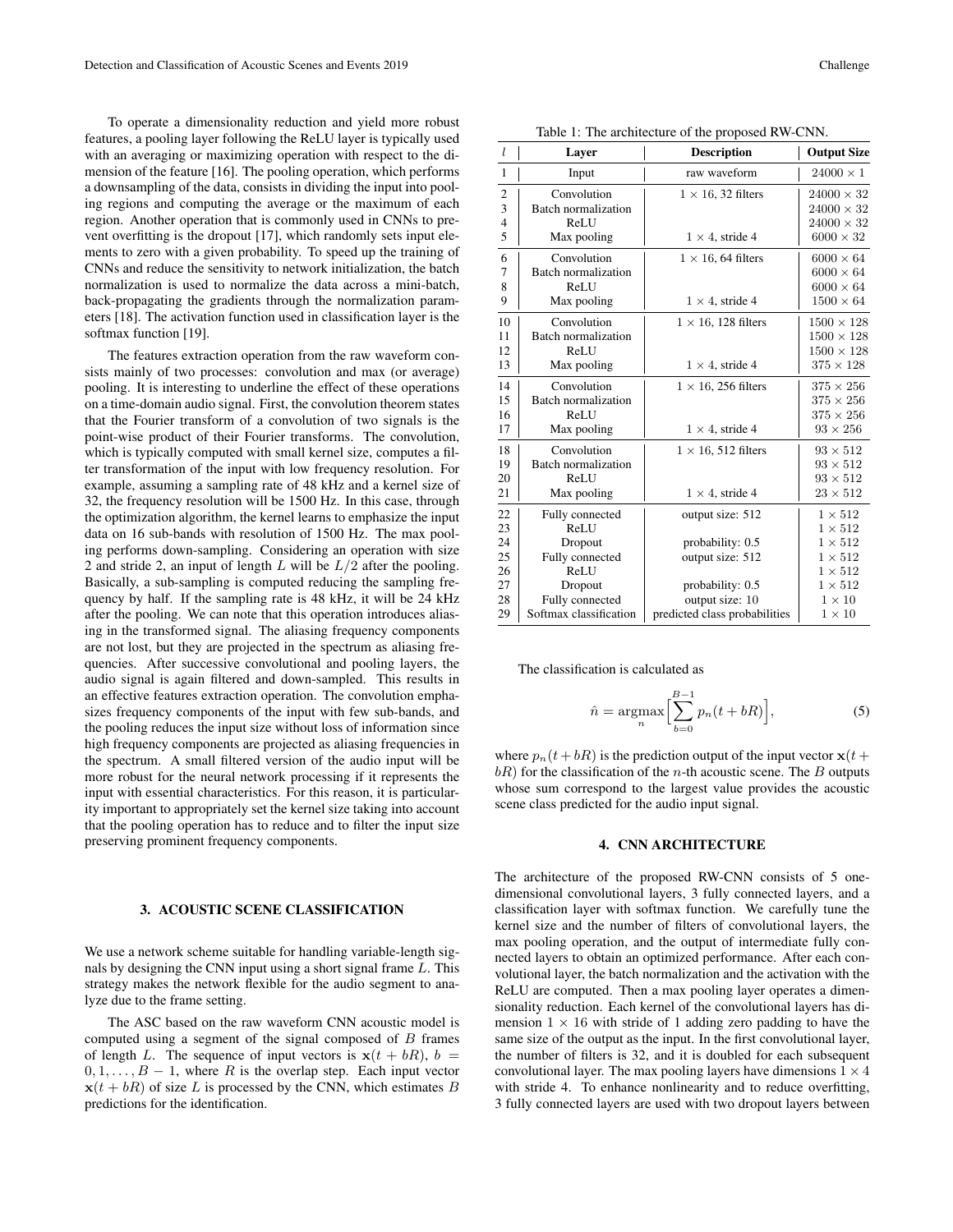

Figure 1: Schematic diagram of the proposed system.

them. The dropout layer is set with a probability of 0.5. The first and the second fully connect layers have an ouput size of 512 neurons. The last fully connect layer has  $N = 10$  output neurons. The network is thus composed of 29 layers (1 input, 5 convolutional, 5 max pooling, 5 batch normalization, 7 ReLU, 3 fully connect, 2 dropout, 1 softmax classification).

In this study, we use a length frame  $L$  of 24000 samples (0.5 s) with a sampling rate of 48 kHz. The size of convolutional kernels is the same for all layers. This setting allows the increment of the filter resolution at each next convolutional layer due to the downsampling operated by the max pooling. A kernel of size 16 corresponds to a filtering operation with frequency resolution of 3000 Hz in the first convolutional layer, of 750 Hz in the second convolutional layer, and so on. The last convolutional layer has a frequency resolution of 11.72 Hz. The size of the feature maps is hence 23 samples with 512 filters. Table 1 shows the architecture of the proposed RW-CNN.

The training of the CNN is computed through a stochastic gradient descent method [14], which minimizes a cross entropy loss function measuring the discrepancy between the CNN prediction and the target. The learning rate is set to 0.001 using a mini-batch size of 32. The number of epochs is 100. The total number of learnable parameters is 9053546.

### **5. EXPERIMENTAL RESULTS**

We present the experimental results on the development dataset (task 1, subtask A). The development dataset contains only stereo material recorded with the same device, containing 40 hours of audio, balanced between classes. The data comes from 10 of the 12 cities (the evaluation dataset contains data from all 12 cities). The training subset contains recordings from only 9 of the cities, to test the generalization properties of the systems. The training and the test subsets consist of 9185 and 4185 segments, respectively. Each segment has a duration of 10 s. The system setup is implemented with the following parameters:

- sampling rate: 48 kHz;
- CNN input size:  $L = 24000$  samples;
- hop size:  $R = 24000$  samples;
- number of frames for classification:  $B = 20$ .

The signal processing framework has been implemented using Matlab R2018a. The overall processing workflow is summarized in Figure 1. In both training and testing phase, the stereo audio input recordings are first converted into mono signals, and then each segment are divided in  $B = 20$  frames of 0.5 s ( $L = 24000$  samples) duration. Each segment is transformed with a root mean square (RMS) normalization. The 20 normalized frames are analyzed with the RW-CNN, and the acoustic scene classification is finally computed using equation (5).

Table 2: Classification results (accuracy %) of the development dataset (task 1, subtask A).

| Scene Label       | <b>Baseline</b> | <b>RW-CNN</b> |
|-------------------|-----------------|---------------|
| Airport           | 48.4            | 73.9          |
| <b>Bus</b>        | 62.3            | 76.9          |
| Metro             | 65.1            | 64.0          |
| Metro station     | 54.5            | 65.1          |
| Park              | 83.1            | 90.7          |
| Public square     | 40.7            | 39.3          |
| Shopping mall     | 59.4            | 49.9          |
| Street pedestrian | 60.9            | 72.7          |
| Street traffic    | 86.7            | 90.5          |
| Tram              | 64.0            | 75.7          |
| Overall           | 62.5            | 69.7          |

Table 2 shows the DOA classification results of the baseline and the proposed RW-CNN for the development dataset. The baseline system is based on a CNN, where log mel-band energies are first extracted for each 10-second signal. The network consists of two CNN layers and one fully connected layer. The proposed RW-CNN has an accuracy of 69.7%, and improves of 7.2 % the baseline system.

#### **6. CONCLUSIONS**

A signal processing framework based on a RW-CNN model for the DCASE 2019 challenge has been presented. We described the framework that is based on an end-to-end computational scheme, in which the raw audio signal is used as the input of the network. We showed the results with the development dataset, and we showed that the proposed RW-CNN outperforms the baseline system with an accuracy increment of 7.2 %.

#### **7. REFERENCES**

- [1] D. Barchiesi, D. Giannoulis, D. Stowell, and M. D. Plumbley, "Acoustic scene classification: classifying environments from the sounds they produce," *IEEE Signal Processing Magazine*, vol. 32, no. 3, pp. 16–34, 2015.
- [2] J. P. Campbell Jr., "Speaker recognition: a tutorial," *Proceedings of the IEEE*, vol. 85, no. 9, pp. 1437–1462, 1997.
- [3] X. Lin, J. Liu, and X. Kang, "Audio recapture detection with convolutional neural networks," *IEEE Transactions on Multimedia*, vol. 18, no. 8, pp. 1480–1487, 2016.
- [4] Y. Han, J. Kim, and K. Lee, "Deep convolutional neural networks for predominant instrument recognition in polyphonic